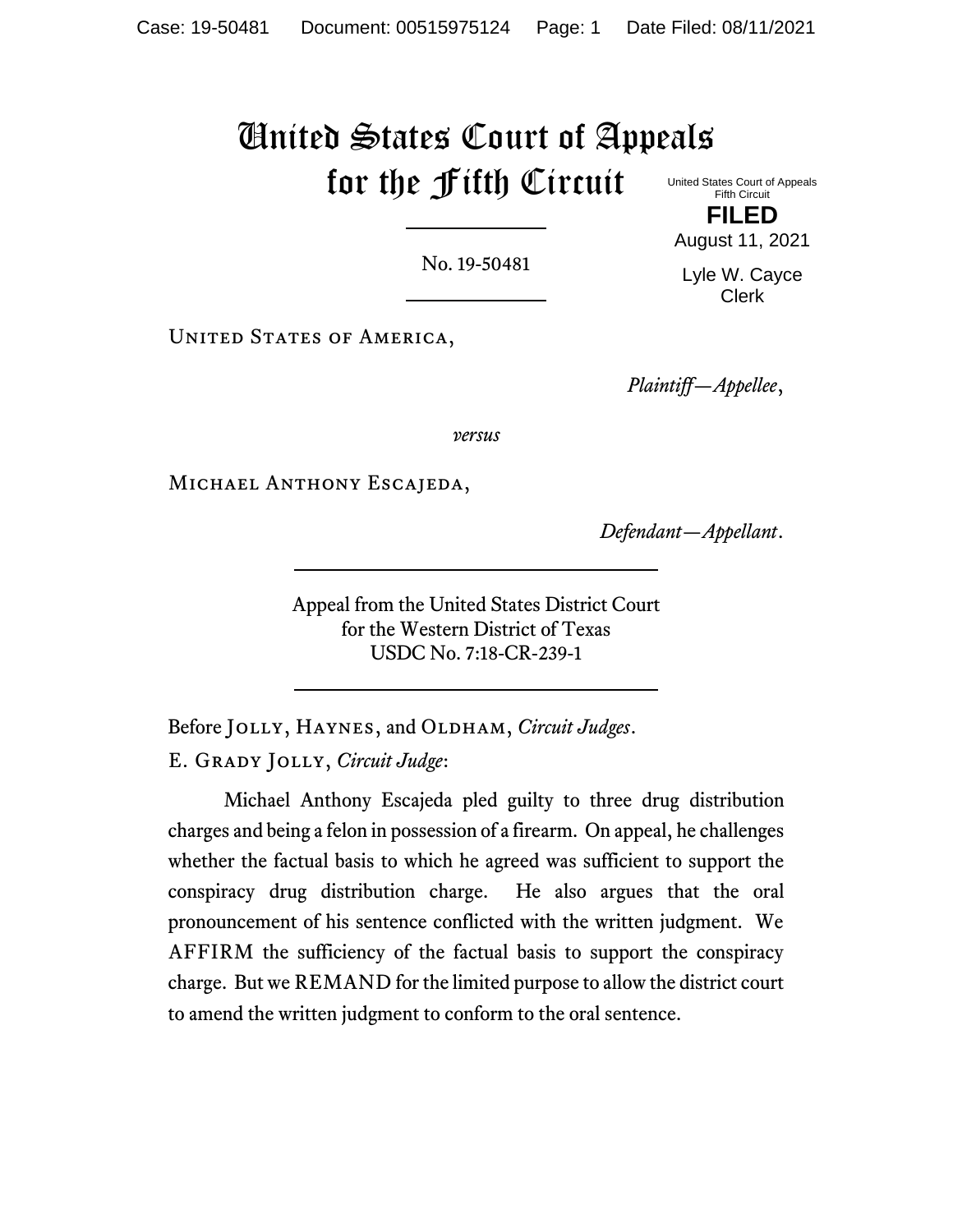## **I.**

As part of his guilty plea, Escajeda agreed to an oral factual basis provided by the government. According to this factual basis, a government informant contacted the Midland, Texas police department, saying that he could purchase cocaine from Escajeda. Officers met with the informant, gave him a recording device and documented narcotics money, and instructed the informant to make a controlled buy. The informant met with Escajeda and bought cocaine. This same scenario repeated itself a second time. The officers then approached Escajeda at his home, received his consent to search the house, and found over 100 grams of cocaine. They also found a Glock, ammunition, and over \$6,000 in cash.

Officers Mirandized Escajeda, who then admitted that he had been selling between four and five ounces of cocaine per week since being released from prison about a year earlier. Escajeda also stated that he had not had a job outside of cocaine distribution for the last six or seven years and that the cash the officers found was from narcotics sales.

Because Escajeda had a prior felony conviction, the government charged him with being a felon in possession of a firearm as well as two counts of possession of a controlled substance with the intent to distribute. It also charged him with conspiracy to possess with intent to distribute a controlled substance. Escajeda pled guilty to all four charges and was sentenced to 162 months in prison. At sentencing, the district court also stated that upon his release, Escajeda would be placed on supervised release for five years for the conspiracy charge and three years for each of the other charges—to run concurrently, "[s]o five years total, basically."

Escajeda appeals. He argues that the factual basis provided by the government was inadequate to support all the elements of his conspiracy charge. And he also challenges the fact that the written terms of supervised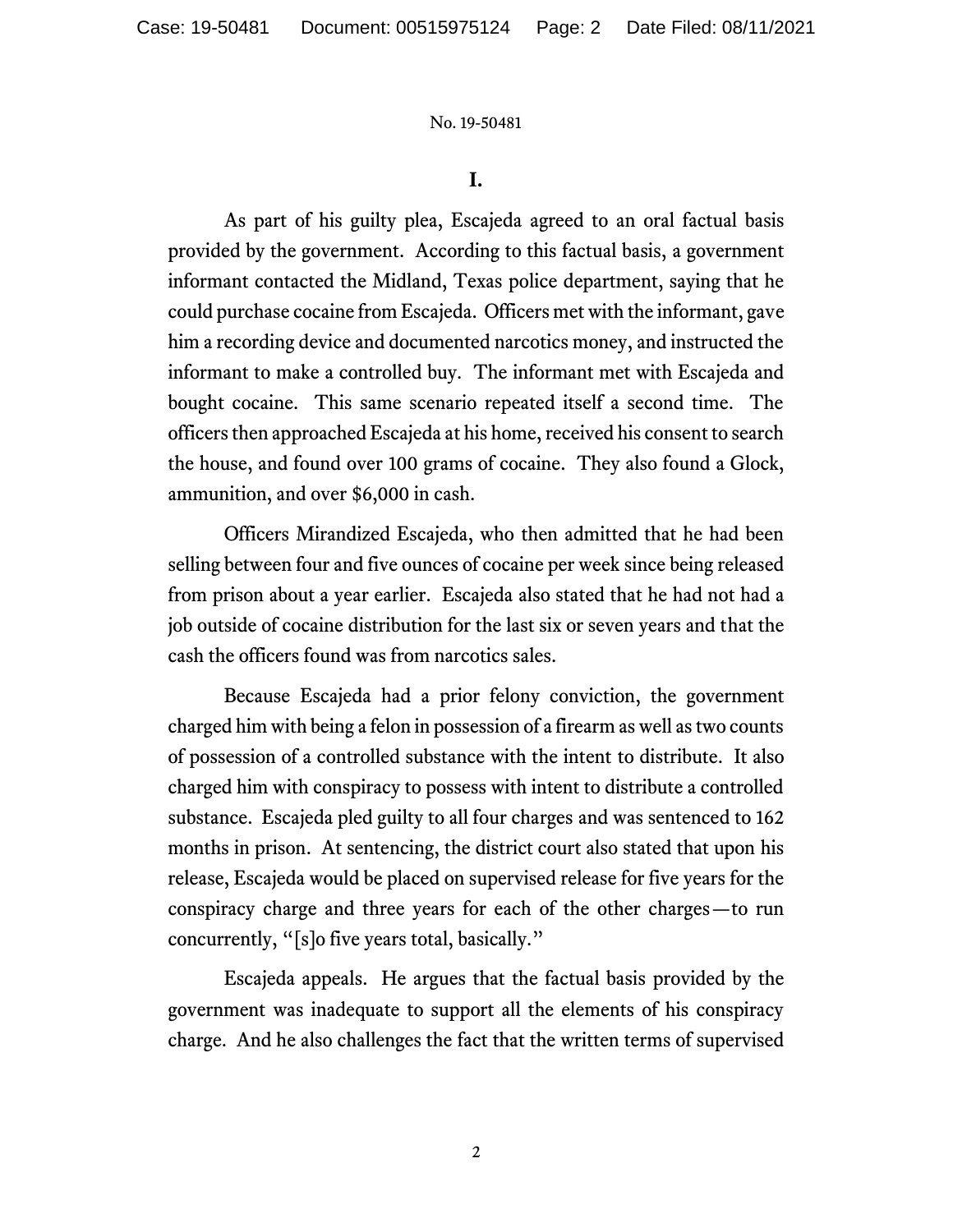release—which provide for five years on each count—are inconsistent with those orally imposed by the sentencing judge.

# **II.**

A guilty plea must comply with Federal Rule of Criminal Procedure 11, which, among other things, requires a court to determine that there is a factual basis for the plea before entering judgment. FED. R. CRIM. P. 11(b)(3). The sentencing court must "make certain that the factual conduct admitted by the defendant is sufficient as a matter of law to establish a violation of the statute to which he entered his plea." *United States v. Nepal*, 894 F.3d 204, 208 (5th Cir. 2018). This court reviews guilty pleas for compliance with Rule 11, usually under the clearly erroneous standard. *United States v. Garcia-Paulin*, 627 F.3d 127, 130–31 (5th Cir. 2010). But "when the defendant does not object to the sufficiency of the factual basis of his plea before the district court—instead raising for the first time on appeal . . . our review is restricted to plain error." *Nepal*, 894 F.3d at 208. On plain error review, if the defendant establishes that (1) there was an error; (2) the error was plain; and (3) the error affected the defendant's substantial rights, this court may grant relief if it decides that the error had a "serious effect on the fairness, integrity or public reputation of judicial proceedings." *Greer v. United States*, 141 S. Ct. 2090, 2096–97 (2021).

When we undertake plain error review to determine whether a plea has a sufficient factual basis, this court takes a "wide look." *Nepal*, 894 F.3d at 208. This process involves examining the entire record for facts supporting the guilty plea and drawing reasonable inferences from those facts to determine whether the conduct to which the defendant admits satisfies the elements of the offense charged. *Id.*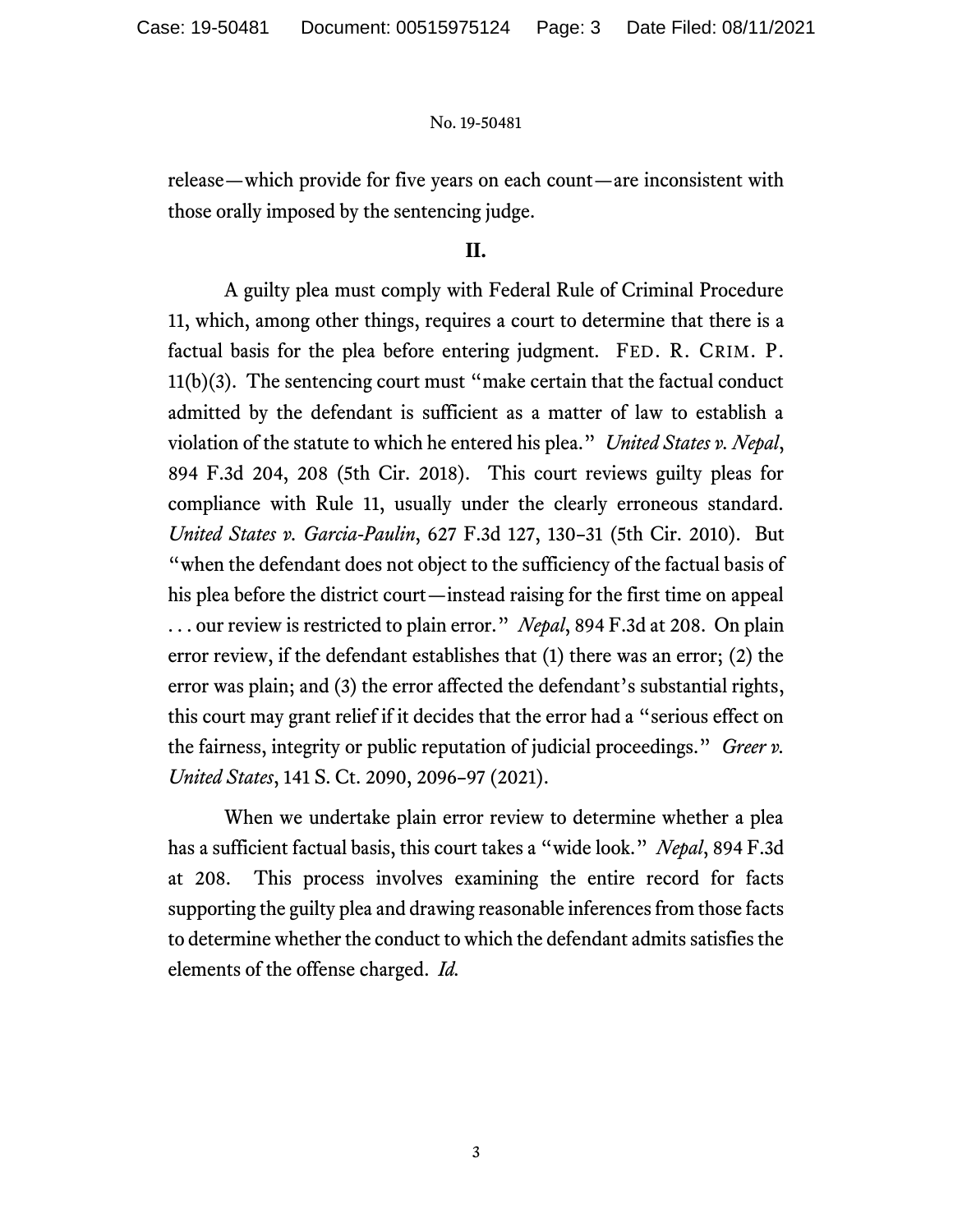## **III.**

Escajeda's singular challenge to the factual basis supporting his guilty plea is that there was no proof of a drug conspiracy. To prove a drug conspiracy, the government must show (1) an agreement between two or more persons to violate narcotics laws; (2) knowledge of the agreement; and (3) voluntary participation in the agreement. *United States v. Suarez*, 879 F.3d 626, 631 (5th Cir. 2018); *cf.* 21 U.S.C. § 841(a)(1), (b)(1)(B) (criminalizing possession with intent to distribute cocaine); § 846 (criminalizing any such conspiracy).

Two interrelated strands of caselaw appear, at first glance, to provide colorable arguments that the factual basis lacked substantial proof of a conspiracy. First, a single buy-sell agreement cannot constitute a conspiracy under the "buyer-seller" exception—a rule that "shields mere acquirers and street-level users . . . from the more severe penalties reserved for distributors." *United States v. Delgado*, 672 F.3d 320, 333 (5th Cir. 2012) (en banc). But Escajeda made two sales to the government informant, so this exception cannot cover him. Second, and somewhat more persuasive, is the fact that an "agreement" with a government informant cannot be the basis for a conspiracy conviction because the informant does not share the requisite criminal purpose. *Id.* at 341; *cf. Sears v. United States*, 343 F.2d 139, 142 (5th Cir. 1965) ("[T]here can be no indictable conspiracy with a government informer who secretly intends to frustrate the conspiracy."). So the two controlled buys cannot serve as proof of a conspiracy, since both involved Escajeda selling cocaine to a government informant.

Nevertheless, the factual basis is not deficient. A drug distribution conspiracy agreement—and the conspiracy itself—may be "tacit" and inferred from "circumstantial evidence," "presence," and "association." *United States v. Akins*, 746 F.3d 590, 604 (5th Cir. 2014); *United States v.* 

4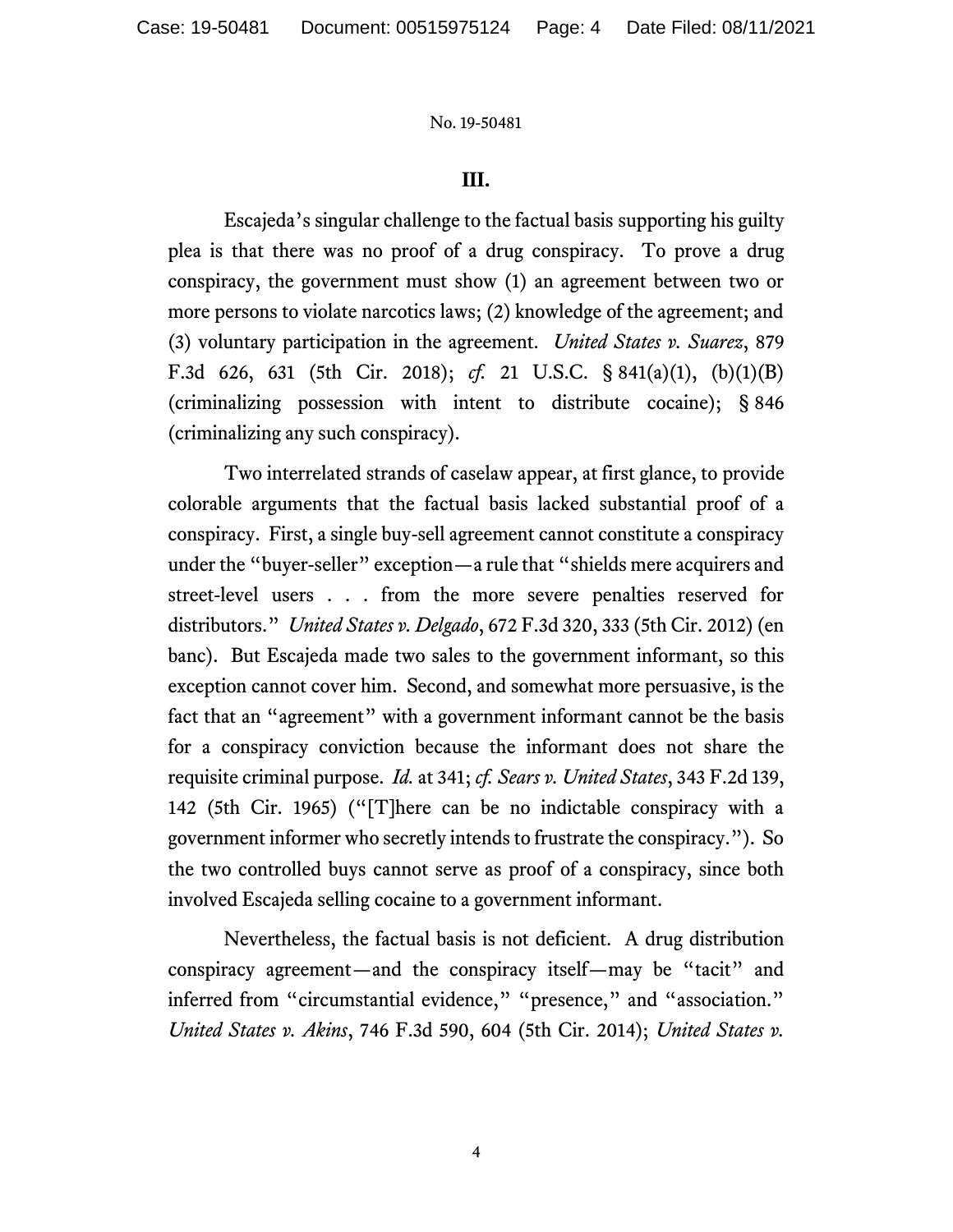*Crooks*, 83 F.3d 103, 106 (5th Cir. 1996). And here, the factual basis contains plenty of circumstantial evidence of Escajeda's involvement in a drug distribution conspiracy. For example, sizeable amounts of cash, large quantities of drugs, and the presence of weapons have all served as proof for drug conspiracy charges in this court's caselaw. *See*, *e.g.*, *Suarez*, 879 F.3d at 631 (describing guns and "distributable quantities" of drugs as providing proof of a conspiracy); *Crooks*, 83 F.3d at 107 (noting the defendant's possession of "nearly \$1400 in cash" as proof of a conspiracy); *United States v. Maseratti*, 1 F.3d 330, 338–39 (5th Cir. 1993) (furnishing large quantities of drugs, including having a "trunkful" of marijuana, as proof of a conspiracy).<sup>1</sup> All of these items were found at Escajeda's home.

Furthermore, an individual "need not know all the details of the unlawful enterprise . . . so long as he knowingly participates in some fashion in the larger objectives of the conspiracy." *United States v. Booker*, 334 F.3d 406, 411 (5th Cir. 2003); *cf. Rogers v. United States*, 340 U.S. 367, 375 (1951) (clarifying that "the identity of the other members of the conspiracy is not needed" since a person "can be convicted of conspiring with persons whose names are unknown"). The factual basis includes statements by Escajeda that he had not had a job outside of cocaine distribution for the last six or seven years and that he sold four to five ounces of cocaine a week for the past

 $1$  There is some discrepancy in the caselaw as to whether a large quantity of drugs alone may serve as sufficient proof of a conspiracy. *Compare Delgado*, 672 F.3d at 334 (stating that although "possession of a large quantity of drugs"—in that case 500 pounds— "is not, by itself, sufficient to support a conspiracy conviction," it "can help justify the inference that more than one person must be involved in moving the large quantity toward its ultimate dispersal"), *with United States v. Michelena-Orovio*, 719 F.2d 738, 751–52 (5th Cir. 1983) (finding that a single act of importing twelve tons of marijuana, "more than mere mortals could personally consume in a lifetime," was enough to prove a conspiracy to possess with intent to distribute). But since Escajeda was also found with a sizeable amount of cash and a gun, we need not wade into that issue here, except to say that the difference in quantities may be dispositive.